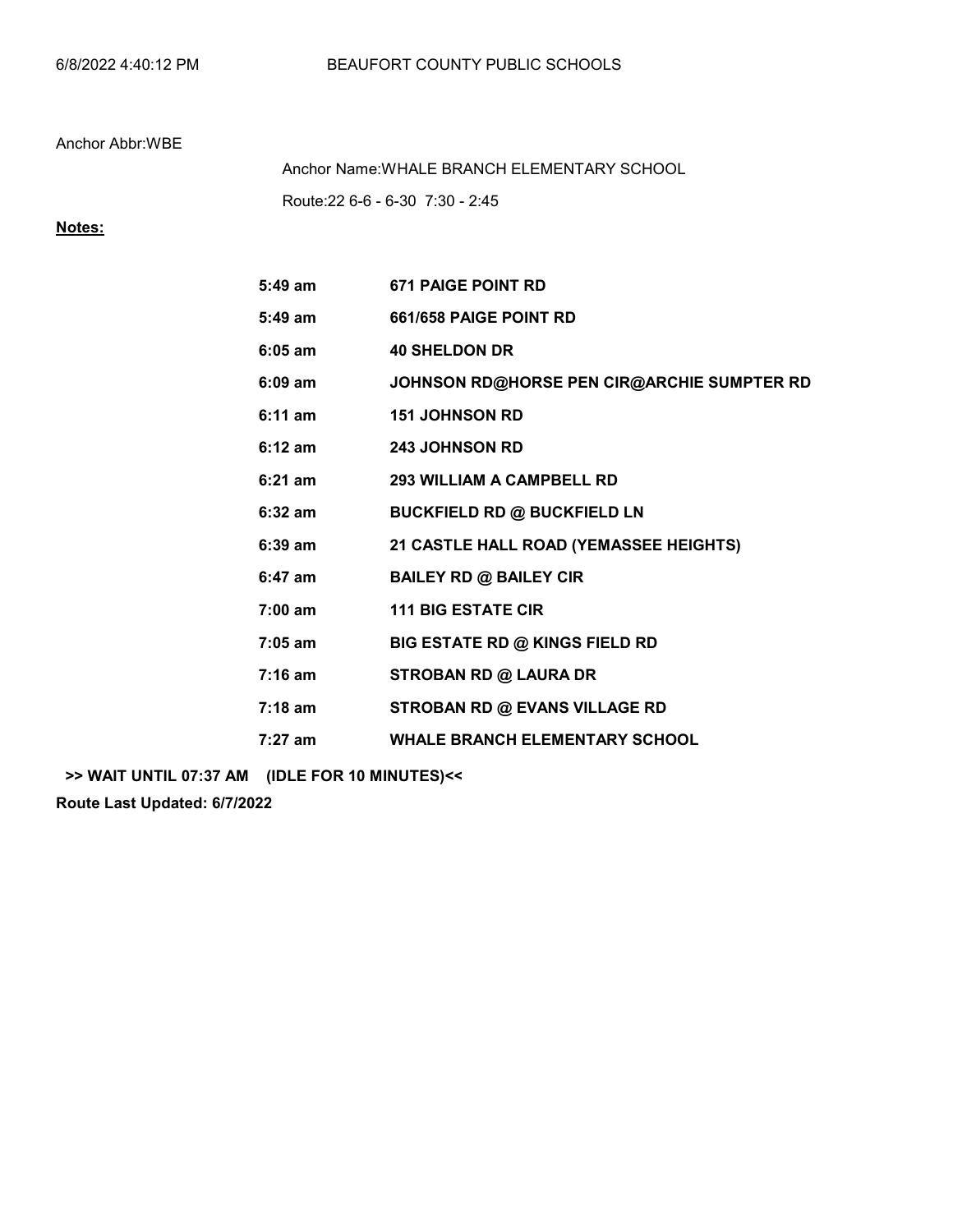Route:22PM 6-6 - 6-30 7:30 - 2:45 Anchor Name:WHALE BRANCH ELEMENTARY SCHOOL

# Notes:

|                                                | $2:35$ pm | <b>WHALE BRANCH ELEMENTARY SCHOOL</b>      |
|------------------------------------------------|-----------|--------------------------------------------|
| >> WAIT UNTIL 02:50 PM (IDLE FOR 15 MINUTES)<< | $2:50$ pm | <b>WHALE BRANCH ELEMENTARY SCHOOL</b>      |
|                                                | $2:56$ pm | <b>STROBAN RD @ LAURA DR</b>               |
|                                                | $2:58$ pm | STROBAN RD @ EVANS VILLAGE RD              |
|                                                | $3:09$ pm | <b>BIG ESTATE RD @ KINGS FIELD RD</b>      |
|                                                | $3:26$ pm | <b>151 JOHNSON RD</b>                      |
|                                                | $3:27$ pm | JOHNSON RD@HORSE PEN CIR@ARCHIE SUMPTER RD |
|                                                | $3:33$ pm | <b>293 WILLIAM A CAMPBELL RD</b>           |
|                                                | $3:39$ pm | <b>40 SHELDON DR</b>                       |
|                                                | $3:48$ pm | 21 CASTLE HALL ROAD (YEMASSEE HEIGHTS)     |
|                                                | 4:02 pm   | 1686/1684 TRASK PKWY.                      |

Route Last Updated: 6/7/2022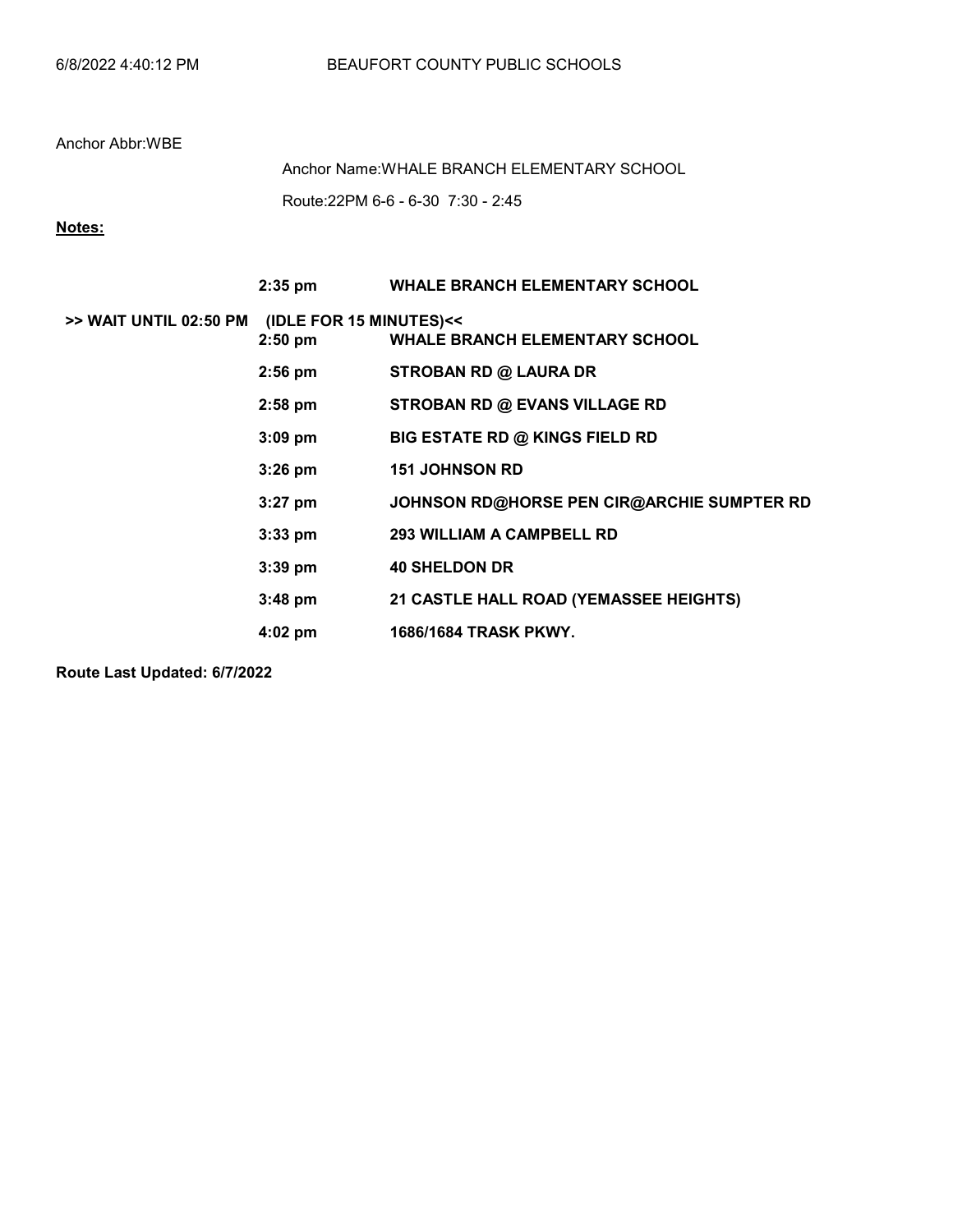Route:23 6-6 - 6-30 7:30 - 2:45 Anchor Name:WHALE BRANCH ELEMENTARY SCHOOL

# Notes:

| $6:40 \text{ am}$ | <b>CAPEHART DR@MROZ RD</b>            |
|-------------------|---------------------------------------|
| $6:41$ am         | <b>MROZ RD @ IRONGATE DR</b>          |
| $6:46$ am         | PARKER DR @ ISLAND TANK RD            |
| 6:48 am           | POPPY HILL RD @ JETER RD              |
| $6:50$ am         | POPPY HILL RD @ SUNBURST LN           |
| $7:04 \text{ am}$ | <b>280 MORGAN RD</b>                  |
| $7:12 \text{ am}$ | <b>40 PORCHES HILL RD</b>             |
| $7:13 \text{ am}$ | <b>14/19 PORCHES HILL RD</b>          |
| $7:14 \text{ am}$ | KINLOCH RD @ VIDALIA RD               |
| $7:18 \text{ am}$ | <b>75/81 MIDDLEFIELD CIR</b>          |
| 7:28 am           | <b>WHALE BRANCH ELEMENTARY SCHOOL</b> |

>> WAIT UNTIL 07:38 AM (IDLE FOR 10 MINUTES)<<

Route Last Updated: 6/7/2022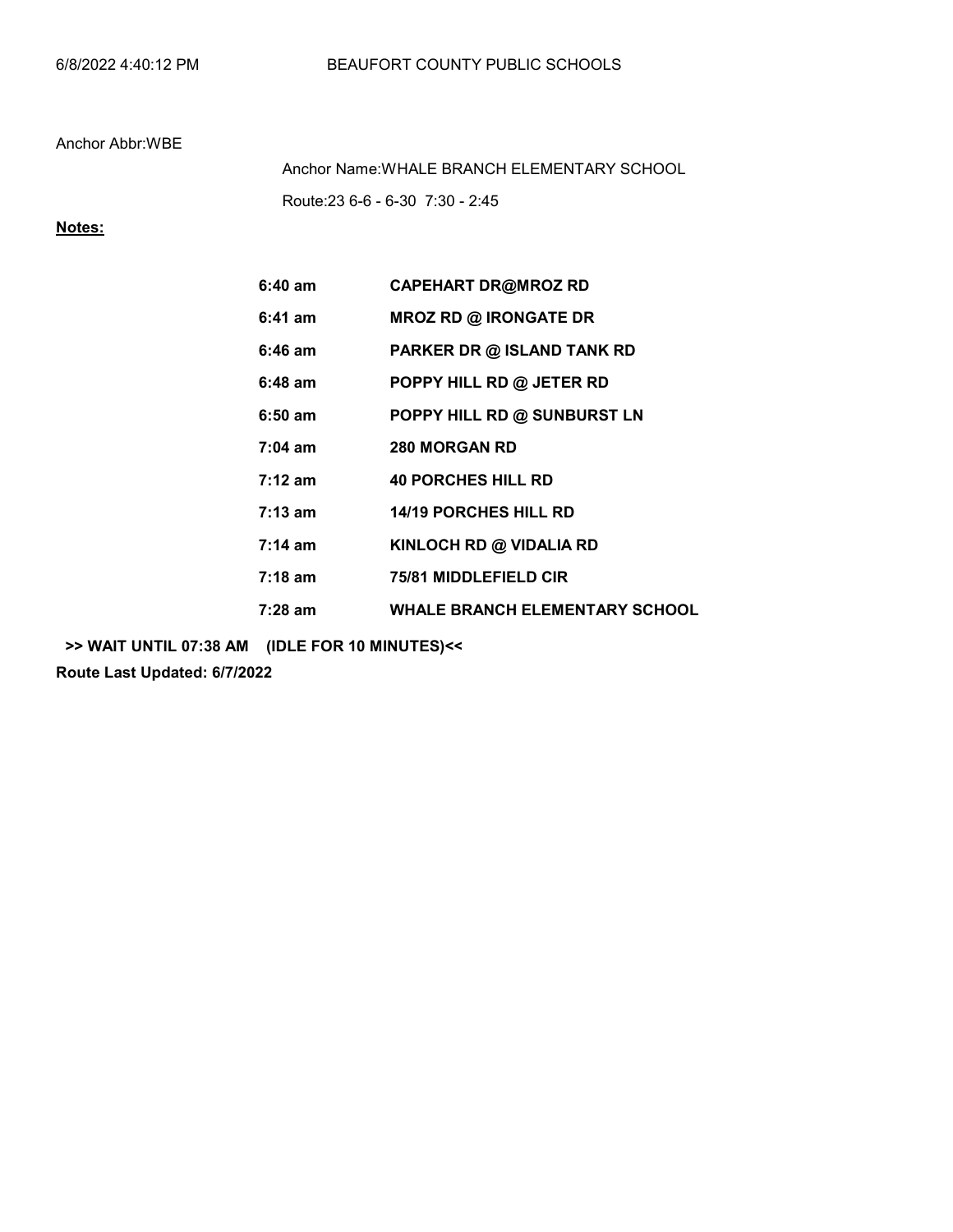Route:23PM 6-6 - 6-30 7:30 - 2:45 Anchor Name:WHALE BRANCH ELEMENTARY SCHOOL

# Notes:

|                        | $2:35$ pm                            | <b>WHALE BRANCH ELEMENTARY SCHOOL</b> |
|------------------------|--------------------------------------|---------------------------------------|
| >> WAIT UNTIL 02:50 PM | (IDLE FOR 15 MINUTES)<<<br>$2:50$ pm | <b>WHALE BRANCH ELEMENTARY SCHOOL</b> |
|                        | $2:57$ pm                            | <b>280 MORGAN RD</b>                  |
|                        | $3:03$ pm                            | <b>COAKLEY DR @ KEANS NECK RD</b>     |
|                        | $3:07$ pm                            | <b>40 PORCHES HILL RD</b>             |
|                        | $3:08$ pm                            | <b>14/19 PORCHES HILL RD</b>          |
|                        | $3:09$ pm                            | KINLOCH RD @ VIDALIA RD               |
|                        | $3:13$ pm                            | <b>75/81 MIDDLEFIELD CIR</b>          |
|                        | $3:29$ pm                            | POPPY HILL RD @ SUNBURST LN           |
|                        | $3:38$ pm                            | <b>MROZ RD @ IRONGATE DR</b>          |
|                        | $3:38$ pm                            | <b>MROZ RD @ CAPEHART DR</b>          |

Route Last Updated: 6/3/2022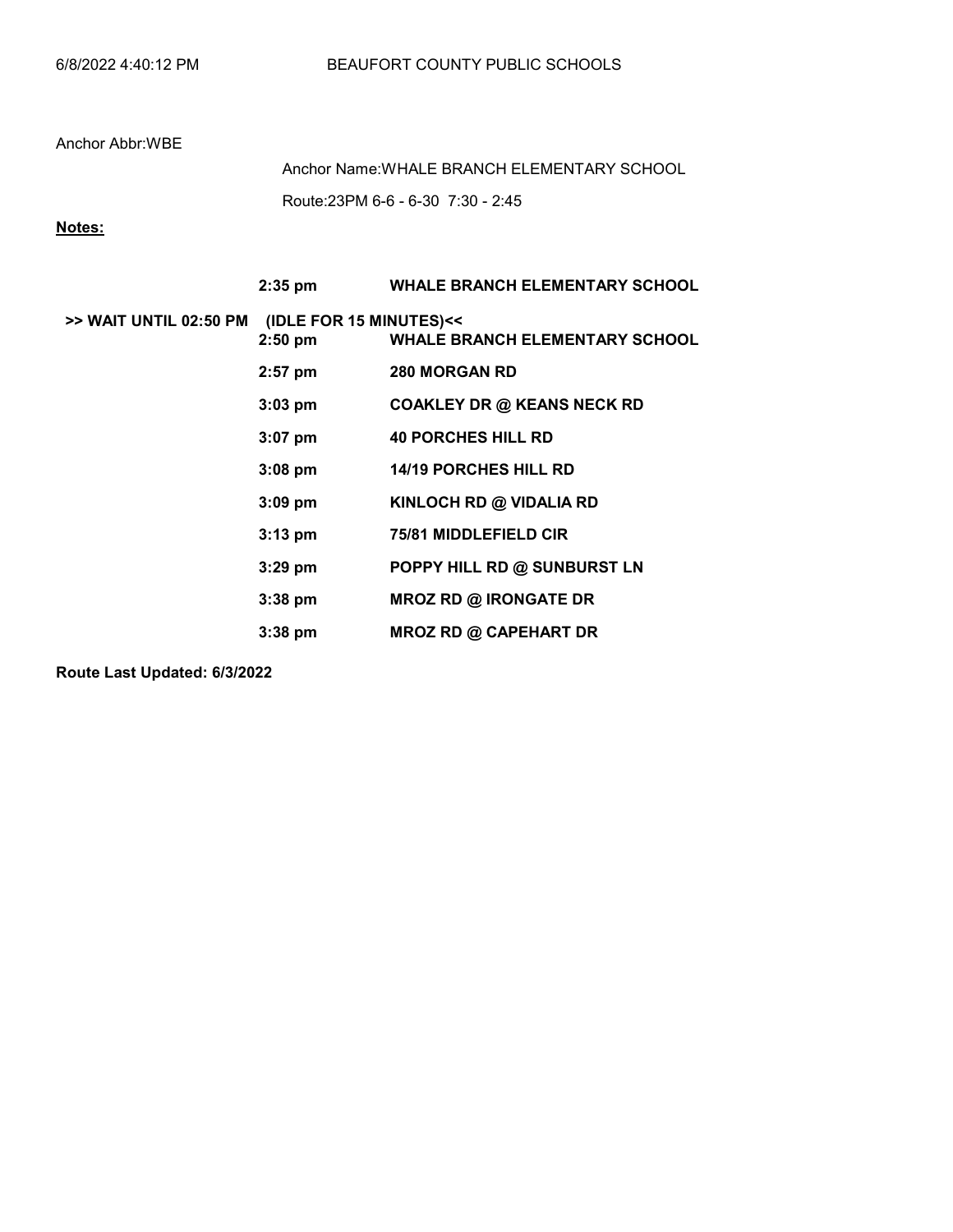Route:24 6-6 - 6-30 7:30 - 2:45 Anchor Name:WHALE BRANCH ELEMENTARY SCHOOL

# Notes:

| $6:40$ am         | <b>CLARENDON RD@DAVIDSON RD</b>               |
|-------------------|-----------------------------------------------|
| $6:46$ am         | <b>BRUCE K SMALLS DR @ CRESCENT MOON BND</b>  |
| $6:48$ am         | <b>BRUCE K SMALLS DR @ SANDHILL DR</b>        |
| $6:49$ am         | 157 BRUCE K SMALLS DR@ DEERFIELD TRAILER PARK |
| $6:49$ am         | <b>BRUCE K SMALLS DR @ MOSES RD</b>           |
| $6:52$ am         | <b>BRUCE K SMALLS DR @ CAMPBELL RD</b>        |
| $7:00$ am         | <b>1701 JASPERSTONE CIR</b>                   |
| $7:05$ am         | <b>CAROLINA AVE @ MEANDER LN</b>              |
| $7:13 \text{ am}$ | <b>106 DETOUR RD</b>                          |
| $7:14 \text{ am}$ | <b>MARTIN LN @ BUDDY'S TRAILER PARK</b>       |
| $7:18$ am         | <b>173 STUART POINT RD</b>                    |
| 7:20 am           | 25/27 DELANEY CIR                             |
| 7:23 am           | STUART POINT RD @ YOUNG CIR                   |
| $7:27$ am         | <b>WHALE BRANCH ELEMENTARY SCHOOL</b>         |

>> WAIT UNTIL 07:37 AM (IDLE FOR 10 MINUTES)<<

Route Last Updated: 6/6/2022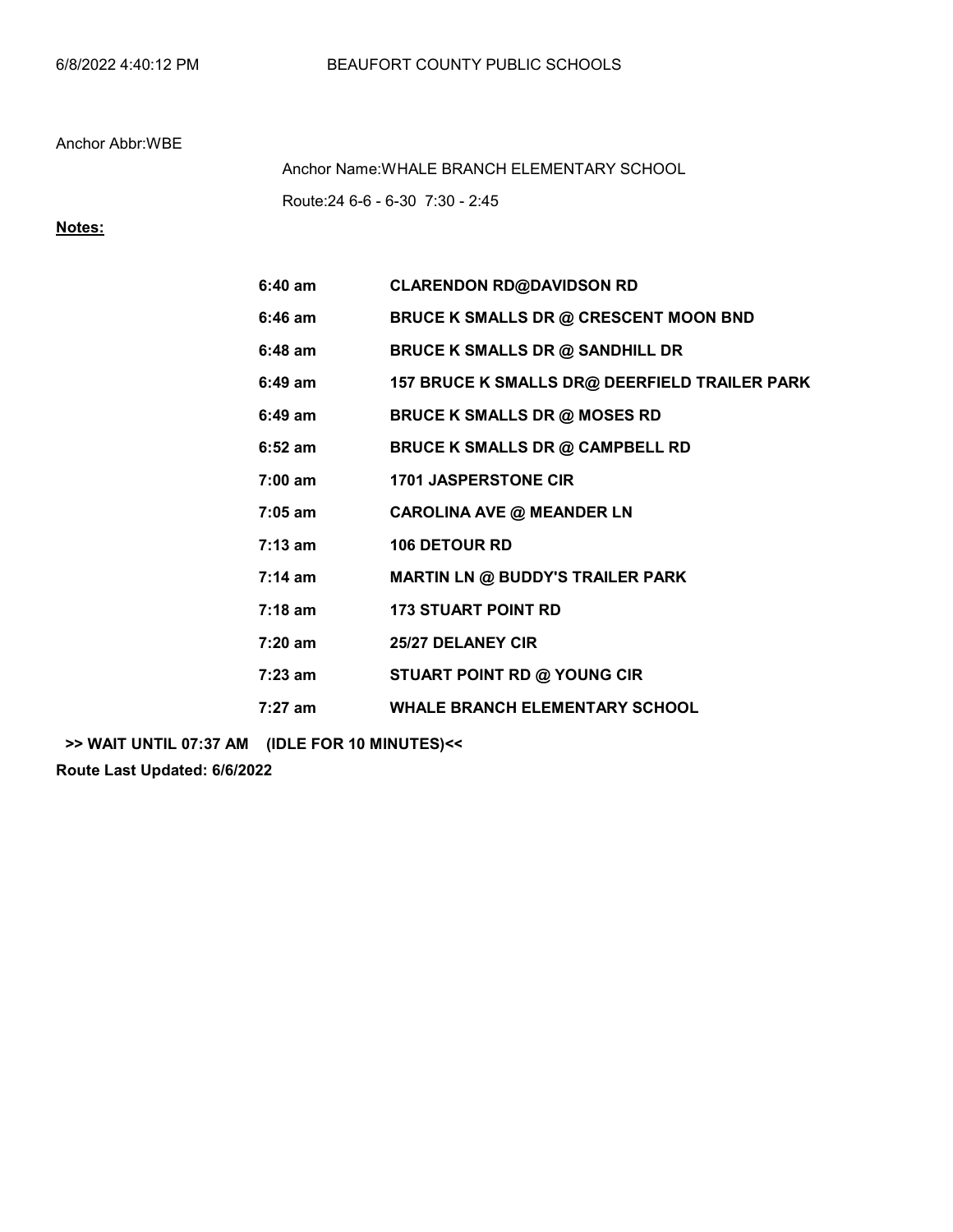Route:24PM 6-6 - 6-30 7:30 - 2:45 Anchor Name:WHALE BRANCH ELEMENTARY SCHOOL

# Notes:

|                                                | $2:35$ pm         | <b>WHALE BRANCH ELEMENTARY SCHOOL</b>         |
|------------------------------------------------|-------------------|-----------------------------------------------|
| >> WAIT UNTIL 02:50 PM (IDLE FOR 15 MINUTES)<< | $2:50$ pm         | <b>WHALE BRANCH ELEMENTARY SCHOOL</b>         |
|                                                | $2:53$ pm         | <b>81 YOUNG CIR</b>                           |
|                                                | $2:55$ pm         | <b>25/27 DELANEY CIR</b>                      |
|                                                | $2:56$ pm         | 58/62 DELANEY CIR                             |
|                                                | $3:02$ pm         | <b>MARTIN LN @ BUDDY'S TRAILER PARK</b>       |
|                                                | $3:09$ pm         | <b>BRUCE K SMALLS DR @ SANDHILL DR</b>        |
|                                                | $3:10 \text{ pm}$ | 157 BRUCE K SMALLS DR@ DEERFIELD TRAILER PARK |
|                                                | $3:13$ pm         | <b>BRUCE K SMALLS DR @ CAMPBELL RD</b>        |
|                                                |                   | >> TURN AROUND AT <<                          |
|                                                | $3:24$ pm         | <b>CAROLINA AVE @ MEANDER LN</b>              |
|                                                | $3:25$ pm         | <b>BRUCE K SMALLS DR @ MOSES RD</b>           |
|                                                | $3:34$ pm         | <b>CLARENDON RD @ DAVIDSON RD</b>             |

Route Last Updated: 6/6/2022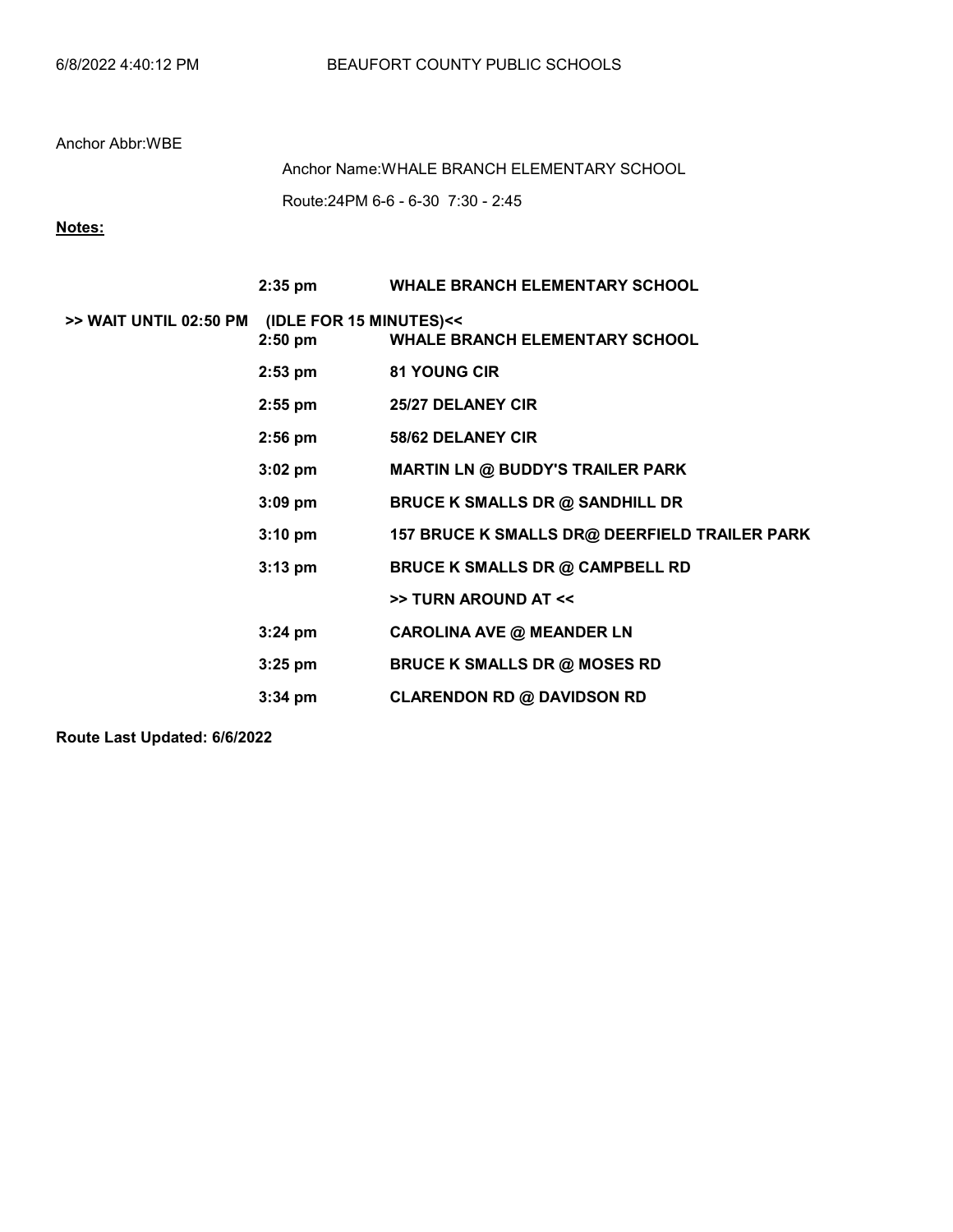Anchor Name:WHALE BRANCH ELEMENTARY SCHOOL

Route:31 ----------------------------

Notes:

7:00 am JOE FRAZIER RD@BURTON WELLS RD 7:00 am JOE FRAZIER RD @ PINE OAKS DR 7:14 am WHALE BRANCH ELEMENTARY SCHOOL

>> WAIT UNTIL 07:24 AM (IDLE FOR 10 MINUTES)<<

Route Last Updated: 6/8/2022